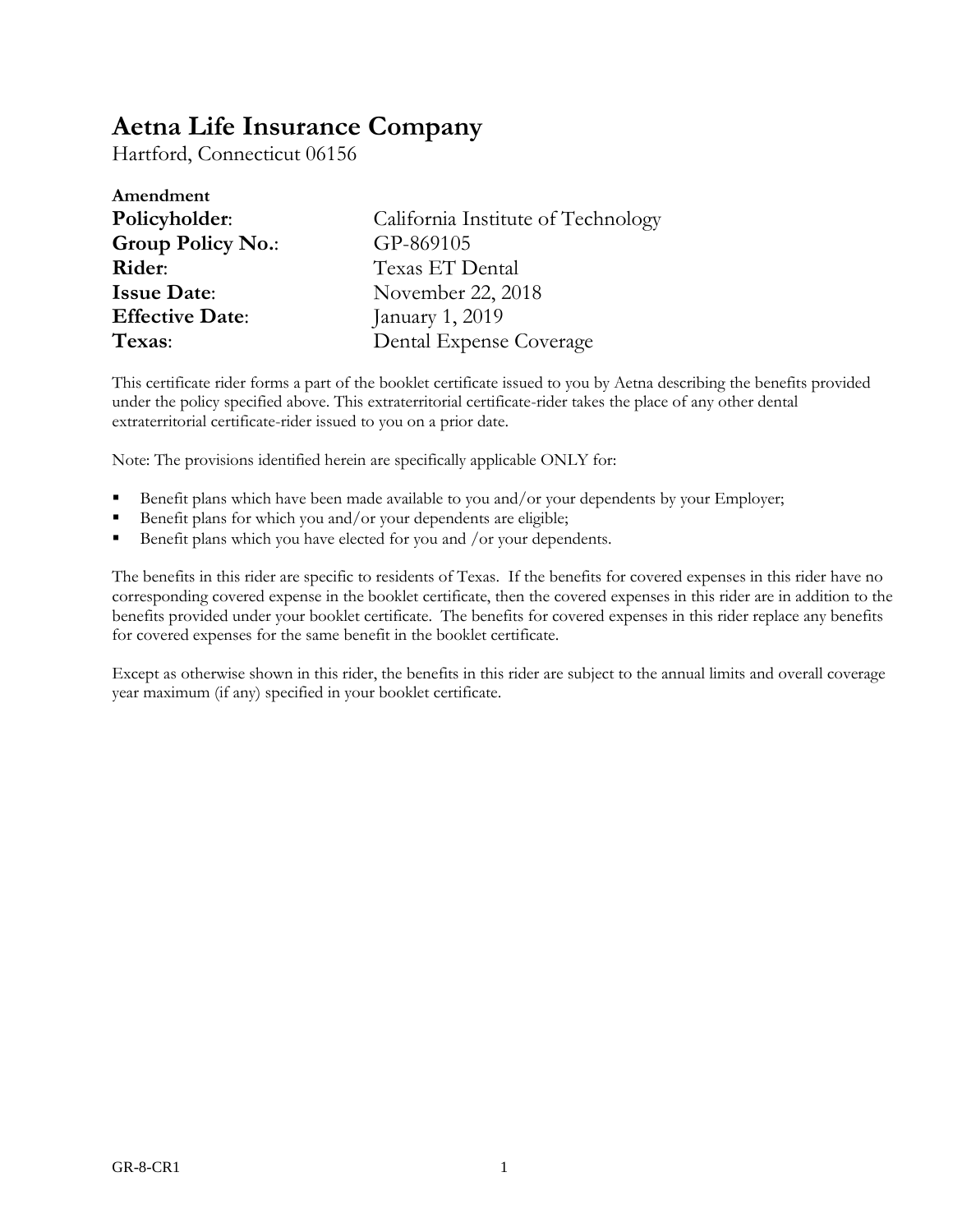#### **IMPORTANT NOTICE**

To obtain information or make a complaint:

**You may call Aetna's toll-free telephone number for Usted puede llamar al numero de telefono gratis de information or to make a complaint at**

**1-800-MY-Health (694-3258)**

**You may contact the Texas Department of Insurance to obtain information on companies, coverages, rights, or complaints at:**

#### **1-800-252-3439**

**You may write the Texas Department of Insurance at:**

> **Texas Department of Insurance P.O. Box 149104 Austin, TX 78714-9104 FAX No. (512) 475-1771**

**Premium or Claim Disputes: Should you have a dispute concerning your premium or about a claim you should contact Aetna first. If the dispute is not resolved you may contact the Texas Department of Insurance.**

**Notice:**

**This notice is for information only and does not become a part or condition of your Policy.**

Para obtener información o para someter una

queja:

**(company)'s para informacion o para someter una queja al**

#### **1-800-MY-Health (694-3258)**

**Puede comunicarse con el Departamento de Seguros de Texas para obtener información acerca de compañías, coberturas, derechos, o quejas llamando al:**

#### **1-800-252-3439**

**Puede escribir al Departamento de Seguros de Texas:**

> **Texas Department of Insurance P.O. Box 149104 Austin, TX 78714-9104 FAX No. (512) 475-1771**

**Disputas Sobre Primas o Reclamaciones: Si surge una disputa concerniente a su prima o a una reclamación, debe comunicarse con Aetna primero. Si no se resuelve la disputa puede comunicarse con el Departamento de Seguros de Texas.**

**Aviso: Este aviso es sólo para propósito de información y no se convierte en una parte o condición de su Póliza.**

#### **AVISO IMPORTANTE**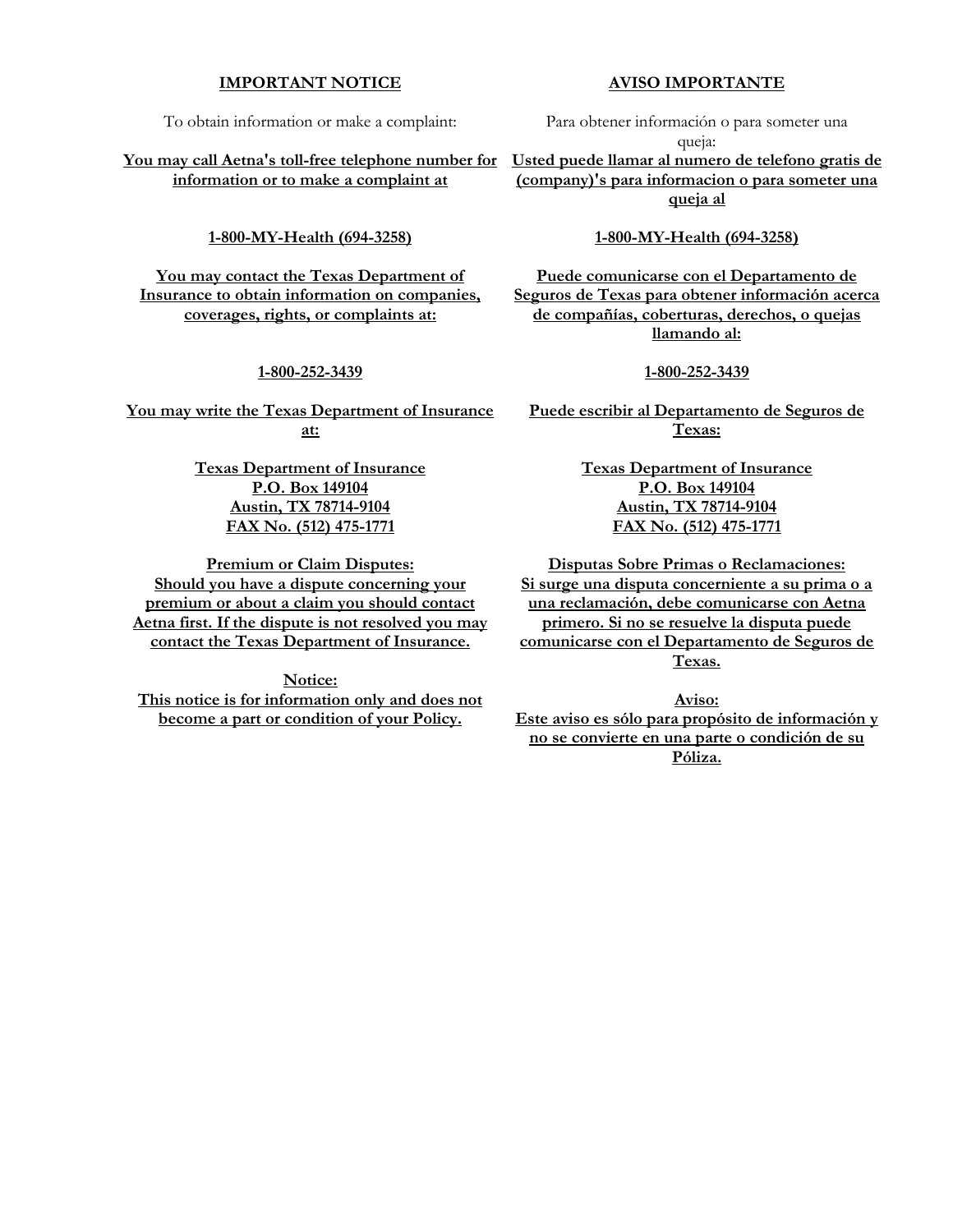# **Coverage for Dependent Children**

To be eligible, a dependent child must be:

Unmarried and under age 25.

To be eligible, a dependent grandchild must be:

- The unmarried child of your child; and
- Under age 25; and
- Supported by you for Federal Income Tax purposes on the date of his or her initial application for coverage. Coverage will not terminate solely due to the child's loss of such Federal Income Tax dependency status; or
- Any age, if medically certified as disabled and dependent on the parent.

Your children can include the following:

- Your biological children;
- Your stepchildren;
- Your legally adopted children; including any child placed with you for adoption and any child for whom you are a party in a suit in which the adoption of the child is sought;
- Your foster children;
- Any child for whom you or your covered spouse is under court order for medical support. This child is covered immediately upon Aetna's notification of such order;
- Any other child who lives with you in a parent-child relationship.

Coverage for a handicapped child may be continued past the age limits shown above. See *Handicapped Dependent Children* for more information.

In no event will the covered amount for Out-Of-Network charges be less than 50% of the covered amount for In-Network charges.

# **Coordination of Benefits Getting Started - Important Terms**

When used in this provision, the following words and phrases have the meaning explained herein.

**Allowable Expense** means the necessary, reasonable, and customary item of expense for health care when the item of expense is covered at least in part under any of the plans involved, except where a statute requires a different definition. The following are examples of expenses and services that are not allowable expenses:

- 1. If a covered person is confined in a private **hospital** room, the difference between the cost of a semi-private room in the **hospital** and the private room is not an allowable expense. This does not apply if one of the Plans provides coverage for a private room.
- 2. If a person is covered by 2 or more Plans that compute their benefit payments on the basis of reasonable or **recognized charges**, any amount in excess of the highest of the reasonable or **recognized charges** for a specific benefit is not an allowable expense.
- 3. If a person is covered by 2 or more Plans that provide benefits or services on the basis of negotiated charges, an amount in excess of the highest of the negotiated charges is not an allowable expense.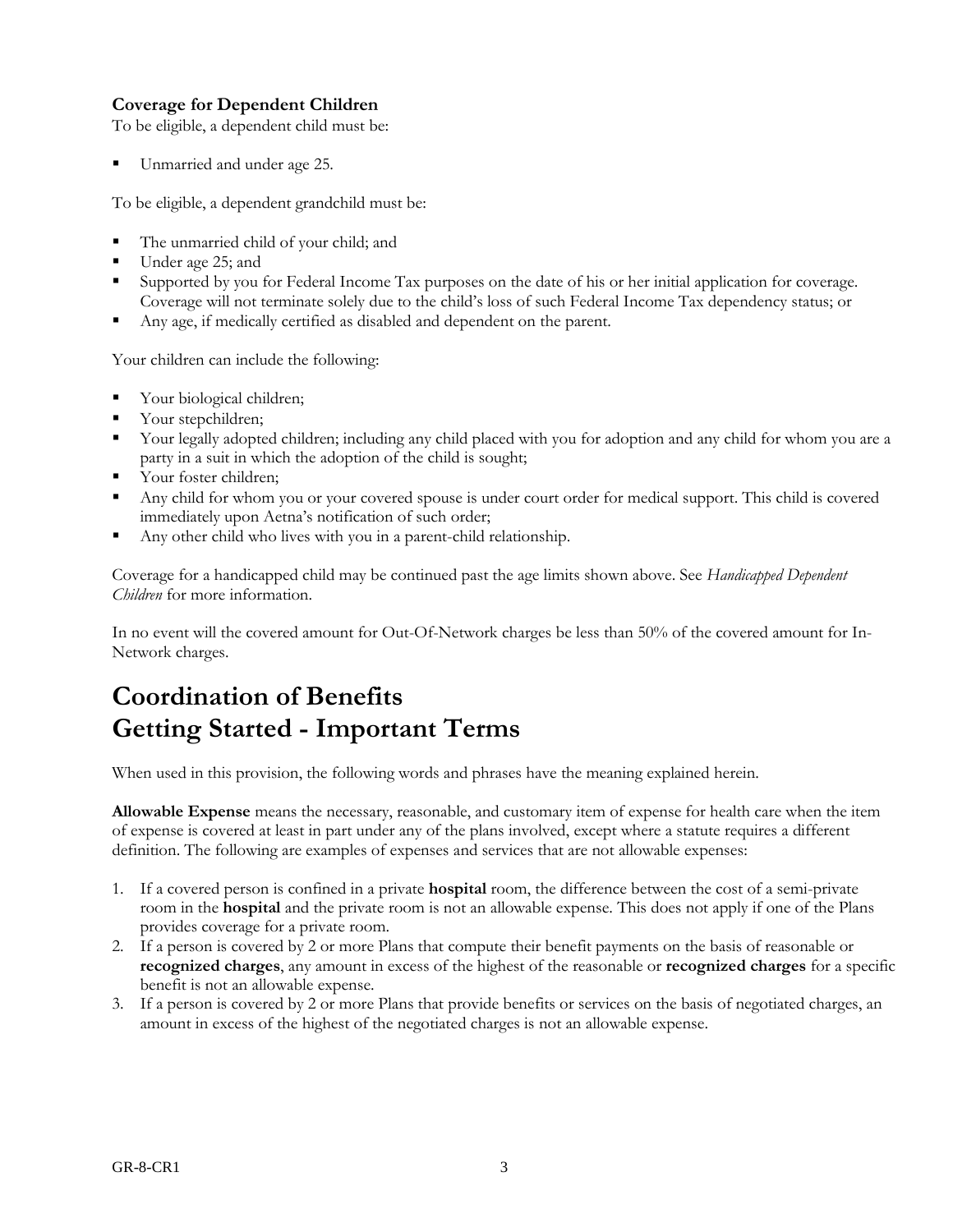- 4. The amount a benefit is reduced or not reimbursed by the primary plan because a covered person does not comply with the Plan provisions is not an allowable expense. Examples of these provisions are second surgical opinions, preauthorization of admissions, and preferred provider arrangements.
- 5. If all plans covering a person are high deductible plans and the person intends to contribute to a health savings account established in accordance with section 223 of the Internal Revenue Code of 1986, the primary high deductible plan's deductible is not an allowable expense, except as to any health expense that may not be subject to the deductible as described in section  $223(c)(2)(C)$  of the Internal Revenue Code of 1986.

If a person is covered by one Plan that computes its benefit payments on the basis of reasonable or **recognized charges** and another Plan that provides its benefits or services on the basis of negotiated charges, the primary plan's payment arrangements shall be the allowable expense for all the Plans. However, if the secondary plan has a negotiated fee or payment amount different from the primary plan and if the provider contract permits, that negotiated fee will be the allowable expense used by the secondary plan to determine benefits.

When a plan provides benefits in the form of services, the reasonable cash value of each service rendered shall be deemed an allowable expense and a benefit paid.

**Closed Panel Plan(s)**. A plan that provides health benefits to covered persons primarily in the form of services through a panel of providers that have contracted with or are employed by the plan, and that limits or excludes benefits for services provided by other providers, except in cases of emergency or referral by a panel member.

**Custodial Parent**. A parent awarded custody by a court decree. In the absence of a court decree, it is the parent with whom the child resides more than one half of the calendar year without regard to any temporary visitation.

**Plan**. Any Plan providing benefits or services by reason of health care or treatment, which benefits or services are provided by one of the following:

- Group, blanket, or franchise health insurance policies issued by insurers, including health care service contractors;
- Other prepaid coverage under service plan contracts, or under group or individual practice;
- Uninsured arrangements of group or group-type coverage;
- Labor-management trustee plans, labor organization plans, employer organization plans, or employee benefit organization plans;
- Medical benefits coverage in a group, group-type, and individual automobile "no-fault" or other medical payments coverage available under any automobile policy including traditional automobile "fault" type contracts;
- **Medicare** or other governmental benefits;
- Other group-type contracts. Group type contracts are those which are not available to the general public and can be obtained and maintained only because membership in or connection with a particular organization or group.

If the Plan includes medical, prescription drug, dental, vision and hearing coverage, those coverages will be considered separate plans. For example, Medical coverage will be coordinated with other Medical plans, and dental coverage will be coordinated with other dental plans.

This Plan is any part of the policy that provides benefits for health care expenses.

**Primary Plan/Secondary Plan.** The order of benefit determination rules state whether This Plan is a Primary Plan or Secondary Plan as to another Plan covering the person.

When This Plan is a Primary Plan, its benefits are determined before those of the other Plan and without considering the other Plan's benefits.

When This Plan is a Secondary Plan, its benefits are determined after those of the other Plan and may be reduced because of the other Plan's benefits.

When there are more than two Plans covering the person, This Plan may be a Primary Plan as to one or more other Plans, and may be a Secondary Plan as to a different Plan or Plans.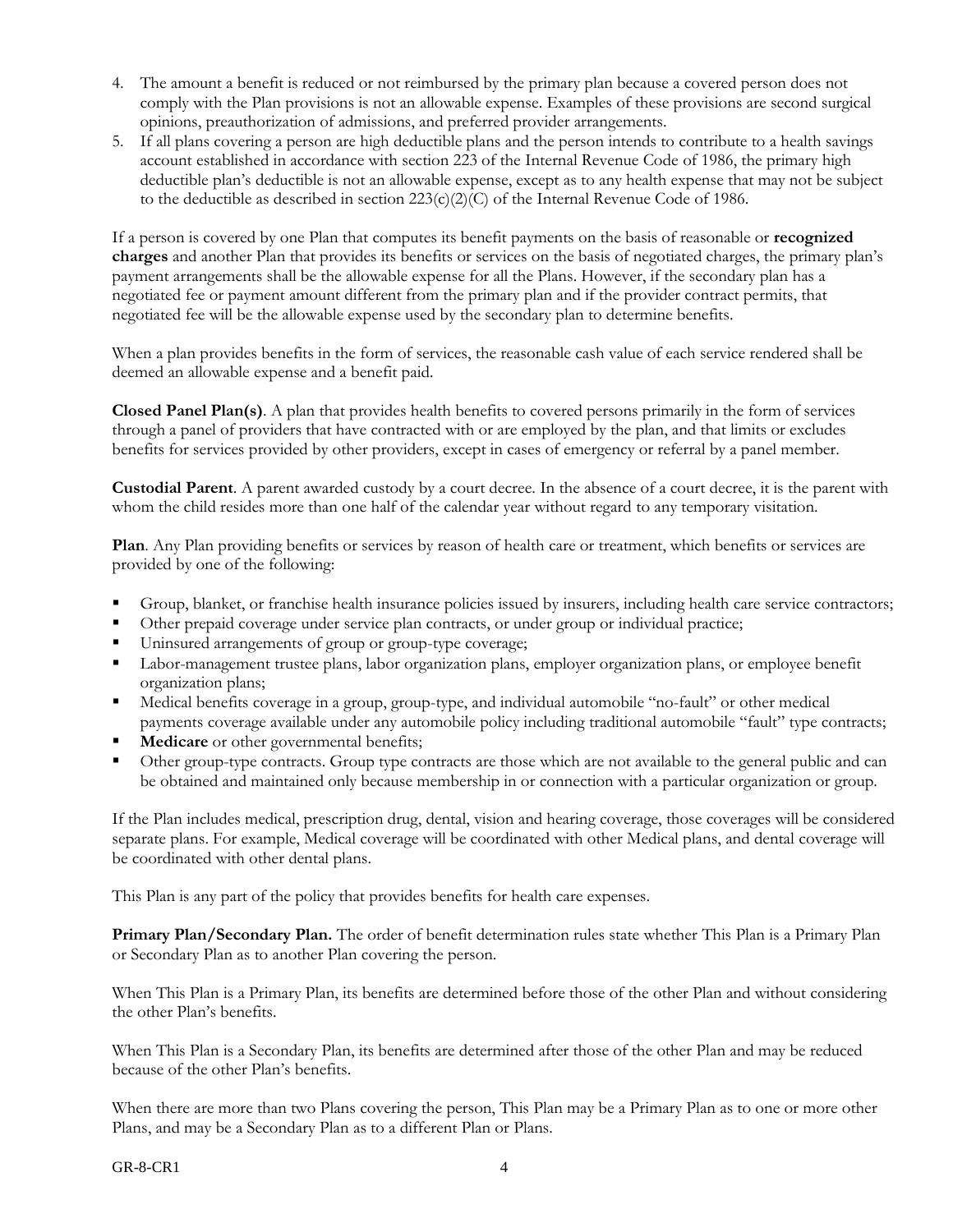# **Which Plan Pays First** *(GR-9N 33-010 01-TX)*

When two or more plans pay benefits, the rules for determining the order of payment are as follows:

- The primary plan pays or provides its benefits as if the secondary plan or plans did not exist.
- A plan that does not contain a coordination of benefits provision that is consistent with this provision is always primary. There is one exception: coverage that is obtained by virtue of membership in a group that is designed to supplement a part of a basic package of benefits may provide that the supplementary coverage shall be excess to any other parts of the plan provided by the contract holder. Examples of these types of situations are major medical coverages that are superimposed over base plan hospital and surgical benefits, and insurance type coverages that are written in connection with a closed panel plan to provide out-of-network benefits.
- A plan may consider the benefits paid or provided by another plan in determining its benefits only when it is secondary to that other plan.
- The first of the following rules that describes which plan pays its benefits before another plan is the rule to use:
	- 1. Non-Dependent or Dependent. The plan that covers the person other than as a dependent, for example as an employee, member, subscriber or retiree is primary and the plan that covers the person as a dependent is secondary. However, if the person is a Medicare beneficiary and, as a result of federal law, Medicare is secondary to the plan covering the person as a dependent; and primary to the plan covering the person as other than a dependent (e.g. a retired employee); then the order of benefits between the two plans is reversed so that the plan covering the person as an employee, member, subscriber or retiree is secondary and the other plan is primary.
	- 2. Child Covered Under More than One Plan. The order of benefits when a child is covered by more than one plan is:
		- A. The primary plan is the plan of the parent whose birthday is earlier in the year if:
			- i. The parents are married or living together whether or not married;
			- ii. A court decree awards joint custody without specifying that one party has the responsibility to provide health care coverage or if the decree states that both parents are responsible for health coverage. If both parents have the same birthday, the plan that covered either of the parents longer is primary.
		- B. If the specific terms of a court decree state that one of the parents is responsible for the child's health care expenses or health care coverage and the plan of that parent has actual knowledge of those terms, that plan is primary. If the parent with responsibility has no health coverage for the dependent child's health care expenses, but that parent's spouse does, the plan of the parent's spouse is the primary plan.
		- C. If the parents are separated or divorced or are not living together whether or not they have ever been married and there is no court decree allocating responsibility for health coverage, the order of benefits is:
			- The plan of the custodial parent;
			- The plan of the spouse of the custodial parent; and then
			- The plan of the noncustodial parent.

For a dependent child covered under more than one plan of individuals who are not the parents of the child, the order of benefits should be determined as outlined above as if the individuals were the parents.

- 3. Active Employee or Retired or Laid off Employee. The plan that covers a person as an employee who is neither laid off nor retired or as a dependent of an active employee, is the primary plan. The plan covering that same person as a retired or laid off employee or as a dependent of a retired or laid off employee is the secondary plan. If the other plan does not have this rule, and if, as a result, the plans do not agree on the order of benefits, this rule is ignored. This rule will not apply if the Non-Dependent or Dependent rules above determine the order of benefits.
- 4. Continuation Coverage. If a person whose coverage is provided under a right of continuation provided by federal or state law also is covered under another plan, the plan covering the person as an employee, member, subscriber or retiree (or as that person's dependent) is primary, and the continuation coverage is secondary. If the other plan does not have this rule, and if, as a result, the plans do not agree on the order of benefits, this rule is ignored. This rule will not apply if the Non-Dependent or Dependent rules above determine the order of benefits.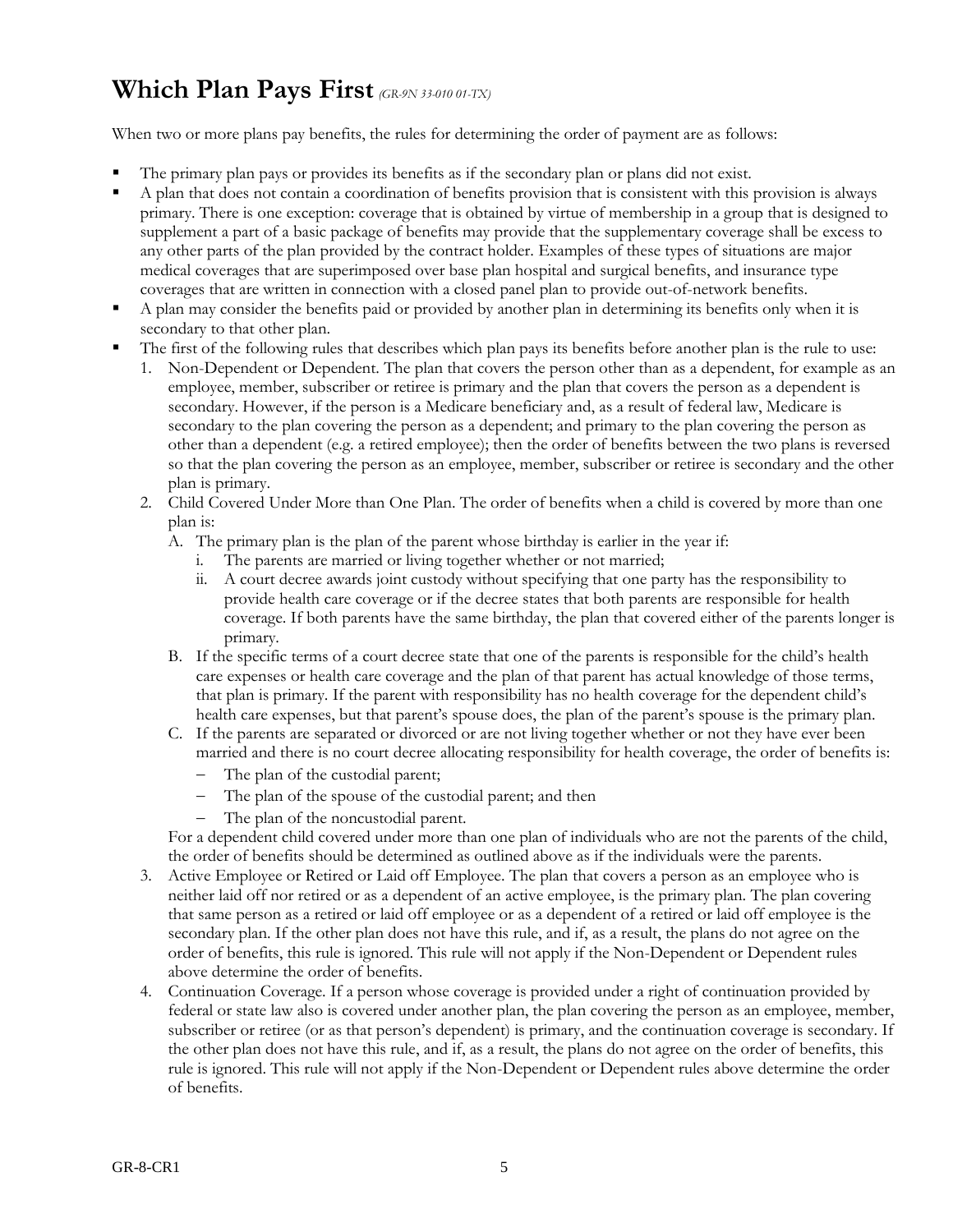- 5. Longer or Shorter Length of Coverage. The plan that covered the person as an employee, member, subscriber longer is primary.
- 6. If the preceding rules do not determine the primary plan, the allowable expenses shall be shared equally between the plans meeting the definition of plan under this provision. In addition, This Plan will not pay more than it would have paid had it been primary.

# **Continuing Health Care Benefits**

You may continue coverage under the plan which terminates for you and your dependents, for any reason, except involuntary termination of employment due to cause, but only if you have been covered under this plan for at least 3 months in a row prior to such termination.

You must request the continuation in writing within 31 days of the later to occur of:

- the date coverage would otherwise cease; and
- the date your employer or group policy holder provides you with the notice of your right to continue coverage.

Premium payments must be continued. The required contribution for continued coverage may not exceed 102% of the group rate.

Continuation for a person may not terminate until the earliest of:

- 6 months after the date the election is made.
- The end of the period for which required contributions are made.
- The date the person is or could be covered by Medicare.
- The date the person is covered or is eligible for similar benefits under another medical expense plan.
- The date the person has similar benefits available pursuant to any state or federal law.

Coverage for a dependent will cease earlier when the person:

- ceases to be a defined dependent under this plan; or
- becomes eligible for other coverage under the group contract.

You and your dependents can elect this continuation in lieu of or following any other continuation offered under this plan. If this continuation is elected, the conversion privilege will not be available.

# **Handicapped Dependent Children** *(GR-9N-31-015-01 TX)*

Health Expense Coverage for your fully handicapped dependent child may be continued past the maximum age for a dependent child.

Your child is fully handicapped if:

- he or she is not able to earn his or her own living because of mental retardation or a physical handicap which started prior to the date he or she reaches the maximum age for dependent children under your plan; and
- he or she depends chiefly on you for support and maintenance.

Proof that your child is fully handicapped must be submitted to **Aetna** no later than 31 days after the date your child reaches the maximum age under your plan.

Coverage will cease on the first to occur of:

- Cessation of the handicap.
- Failure to give proof that the handicap continues.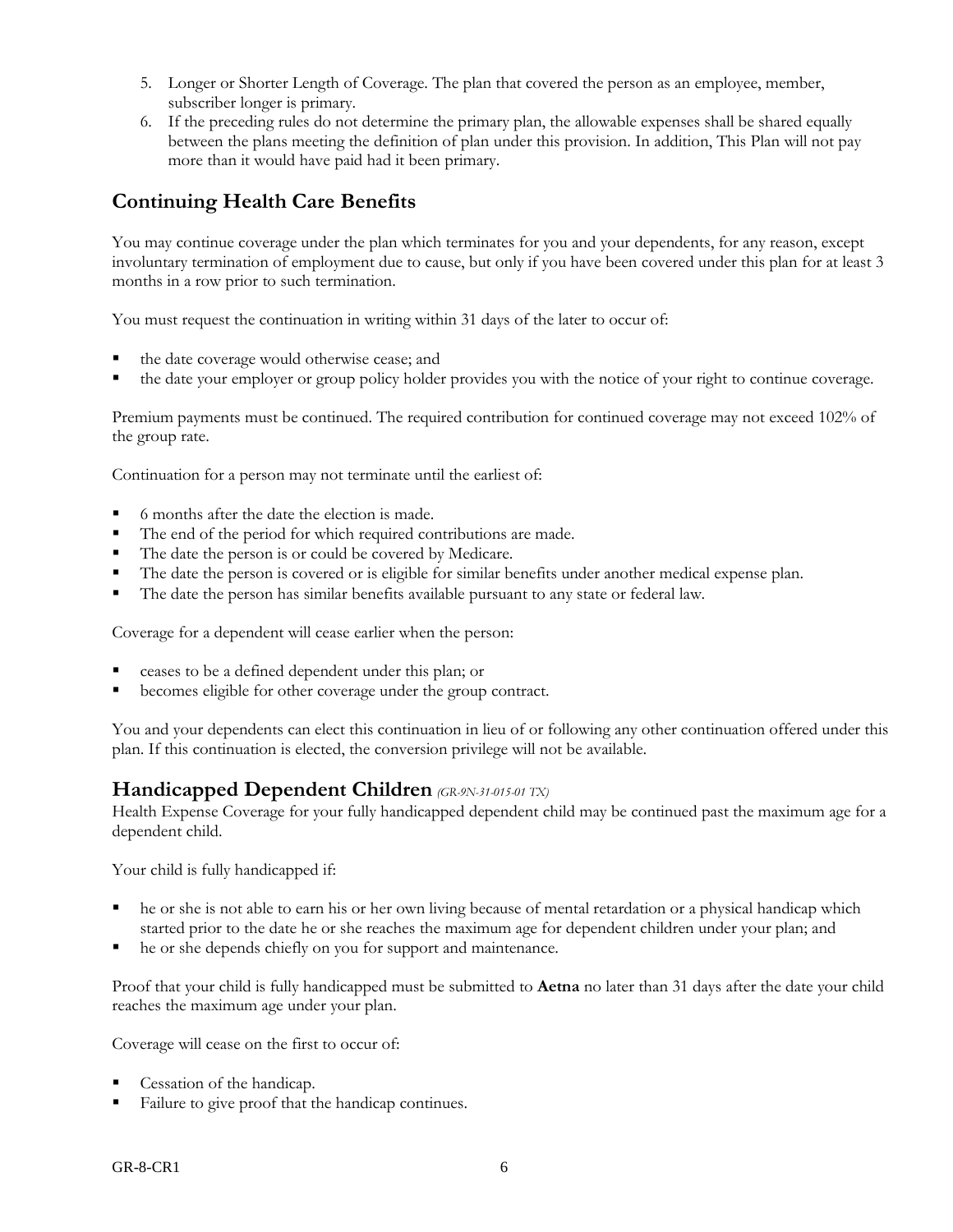- Failure to have any required exam.
- Termination of Dependent Coverage as to your child for any reason other than reaching the maximum age under your plan.

**Aetna** will have the right to require proof of the continuation of the handicap. **Aetna** also has the right to examine your child as often as needed while the handicap continues at its own expense. An exam will not be required more often than once each year after 2 years from the date your child reached the maximum age under your plan.

## **Continuation of Coverage During a Labor Dispute**

This continuation of coverage provision only applies if this plan is subject to a collective bargaining agreement.

If your coverage under this plan would cease because you cease work due to a labor dispute, you can arrange to continue your coverage during your absence from work if the Texas Insurance Code applies. Coverage may continue for up to 6 months.

Continuation will cease when the first of these events occurs:

- You fail to make the required payments to your collective bargaining unit representative.
- Your representative fails to make the required premium payments to Aetna.
- You go to work full time for any other employer.
- Any premium due date when less than 75% of the affected employees have elected to continue their coverage.
- The 6 month continuation period ends.

The monthly premium required by **Aetna** for each person's coverage will be the applicable rate in effect on the date you cease work. **Aetna** has the right to change premium rates under the terms of this Plan at any time during this continuation of coverage.

# **Reimbursement to Texas Department of Human Services**

All health expenses payable on behalf of your dependent child will be paid to the Texas Department of Human Services if, when you submit proof of loss, you notify Aetna in writing that the following applies and you request such direct payment be made:

- the Texas Department of Human Services is paying benefits for your child under the financial and medical assistance service program administered pursuant to the Human Resource Code; and you either
- have possession of or access to the child pursuant to a court order; or
- are not entitled to possession of or access to the child and are required by the court to pay child support.

The changes set forth apply to covered persons residing in **Texas**.

The following changes are made to the Booklet:

- All references to "network providers" are changed to "Contracting providers."
- All references to "out-of-network providers" are changed to "Non-contracting providers."
- All references to "network" are changed to "contracting"; all references to "out-of-network" are changed to "non-contracting."
- All references to "Preferred Provider Organization" and "PPO" are deleted.

The **Additional Items Not Covered By a Health Plan** section of your booklet-certificate has been amended to remove the following items:

**Experimental or investigational** drugs, devices, treatments or procedures, except as described in the *What the Plan Covers* section.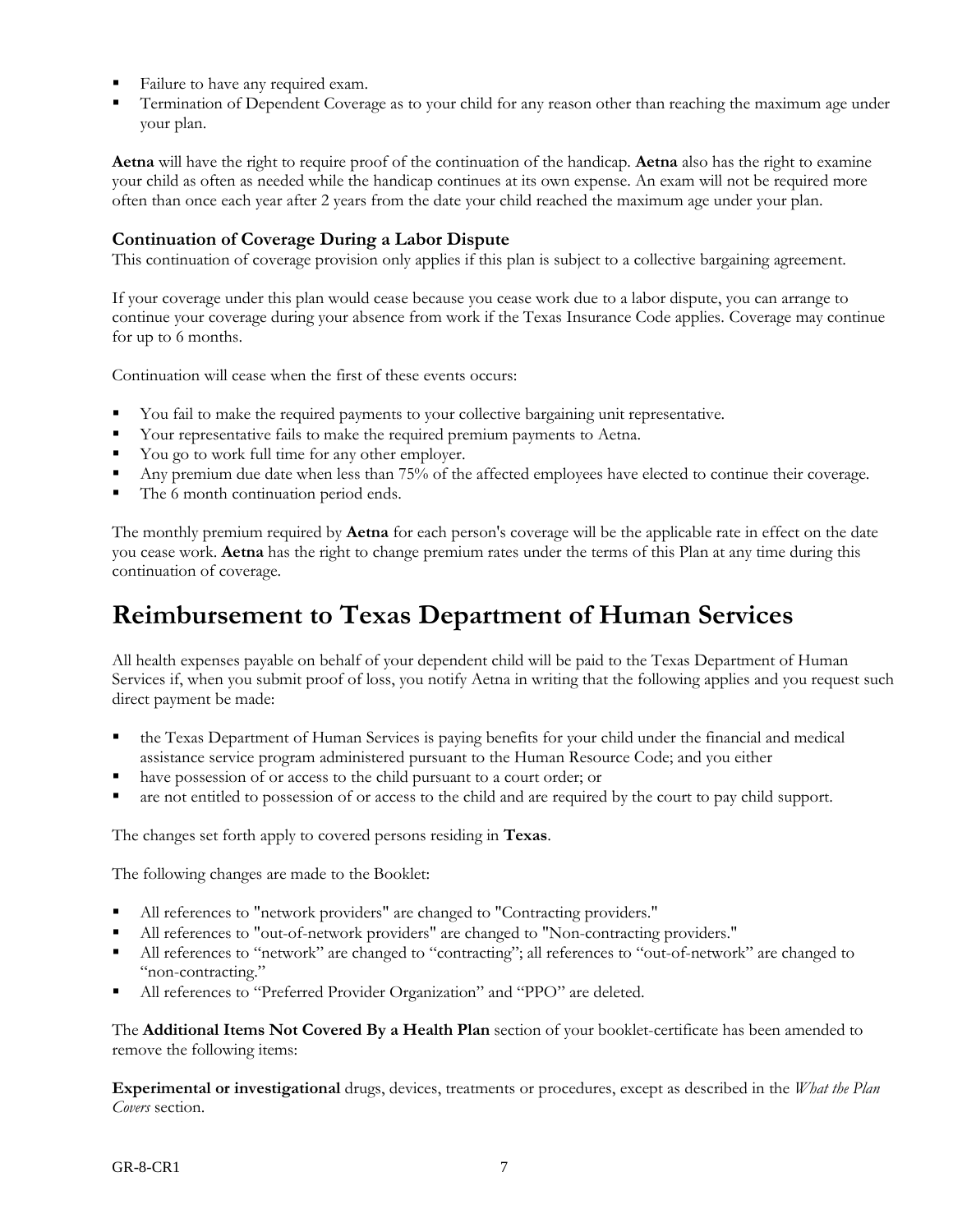Non-**medically necessary** services, including but not limited to, those treatments, services, **prescription drugs** and supplies which are not **medically necessary**, as determined by **Aetna**, for the diagnosis and treatment of **illness**, **injury**, restoration of physiological functions, or covered preventive services. This applies even if they are prescribed, recommended or approved by your **physician** or **dentist**.

# **Comprehensive Dental Plan**

## **Schedule of Comprehensive Dental Benefits** *(GR-9N-S-21-005-01TX)*

| <b>PLAN FEATURES</b> | <b>CONTRACTING PROVIDERS</b> | NON CONTRACTING<br><b>PROVIDERS</b> |
|----------------------|------------------------------|-------------------------------------|
| Calendar Year        | Individual \$50              | Individual \$50                     |
| Deductible           | Family \$150                 | Family \$150                        |

The Calendar Year **deductible** applies to all covered expenses.

**Calendar Year Maximum Benefit**

Calendar Year Maximum: \$1,000

The most the plan will pay for **covered expenses** incurred by any one covered person in a Calendar Year is called the Calendar Year Maximum Benefit.

The Calendar Year maximum benefit applies to **contracting providers and non contracting providers covered** dental expenses combined.

### **Orthodontic Lifetime Maximum Benefit**

Orthodontic Lifetime Maximum: \$1,000

Altyl

Mark T. Bertolini Chairman, Chief Executive Officer and President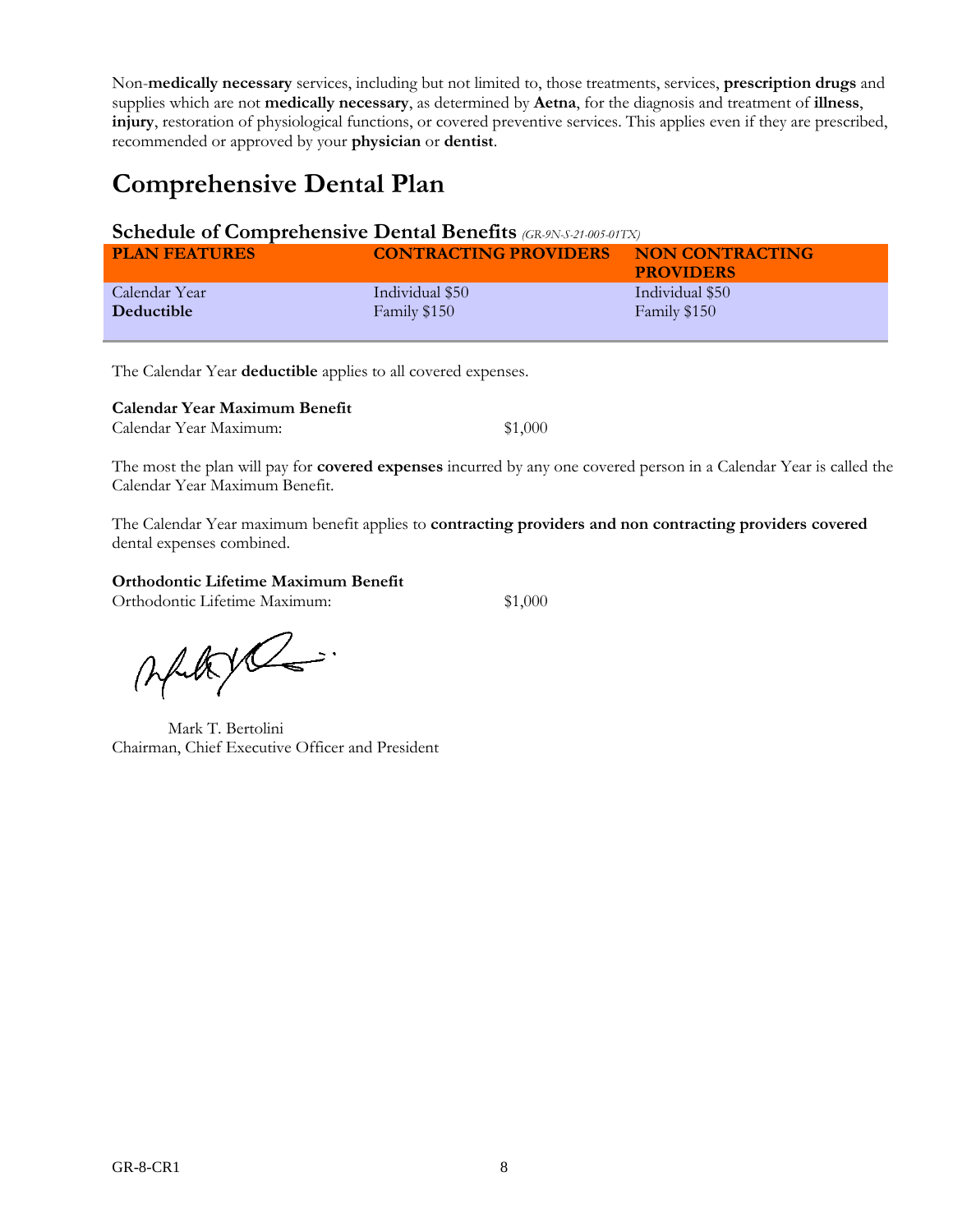# **Aetna Life Insurance Company**

Hartford, Connecticut 06156

| Amendment                |                                                    |
|--------------------------|----------------------------------------------------|
| Policyholder:            | California Institute of Technology                 |
| <b>Group Policy No.:</b> | GP-869105                                          |
| Rider:                   | Texas Complaint and Appeals Health Rider           |
| <b>Issue Date:</b>       | November 22, 2018                                  |
| <b>Effective Date:</b>   | This Booklet-Certificate Amendment is effective on |
|                          | January 1, 2019                                    |

The group policy specified above has been amended. The following summarizes the changes in the group policy, and the Certificate of Insurance describing the policy terms is amended accordingly. This amendment is effective on the date shown above.

The following Appeals Procedure, Exhaustion of Process and External Review provisions replace the same provisions appearing in your Booklet-Certificate or any amendment or rider issued to you:

# **Appeals Procedure**

### **Definitions**

**Adverse Benefit Determination (Decision):** A determination by **Aetna** that the health care services provided or proposed to be provided to the covered person are not **medically necessary** or appropriate, or are **experimental or investigational**.

Such **adverse benefit determination** may be based on, among other things:

- Your eligibility for coverage;
- Coverage determinations, including Plan limitations or exclusions;
- The results of any Utilization Review activities;
- A decision that the service or supply is experimental or investigational; or
- A decision that the service or supply is not **Medically Necessary**.

**Appeal:** An oral or written request to **Aetna** to reconsider an **adverse benefit determination**.

**Claim Subject to Preauthorization:** Any claim for medical care or treatment that requires approval before the medical care or treatment is received.

**Complaint:** Any oral or written expression of dissatisfaction about quality of care or the operation of the Plan.

**Concurrent Care Claim Extension:** A request to extend a course of treatment that was previously approved.

**Concurrent Care Claim Reduction or Termination:** A decision to reduce or terminate a previously approved course of treatment.

**Experimental or Investigational:** With regard to an **adverse benefit determination**, this means a service or device for which there is early, developing scientific or clinical evidence demonstrating the potential efficacy of the treatment, service, or device but that is not yet broadly accepted as the prevailing standard of care.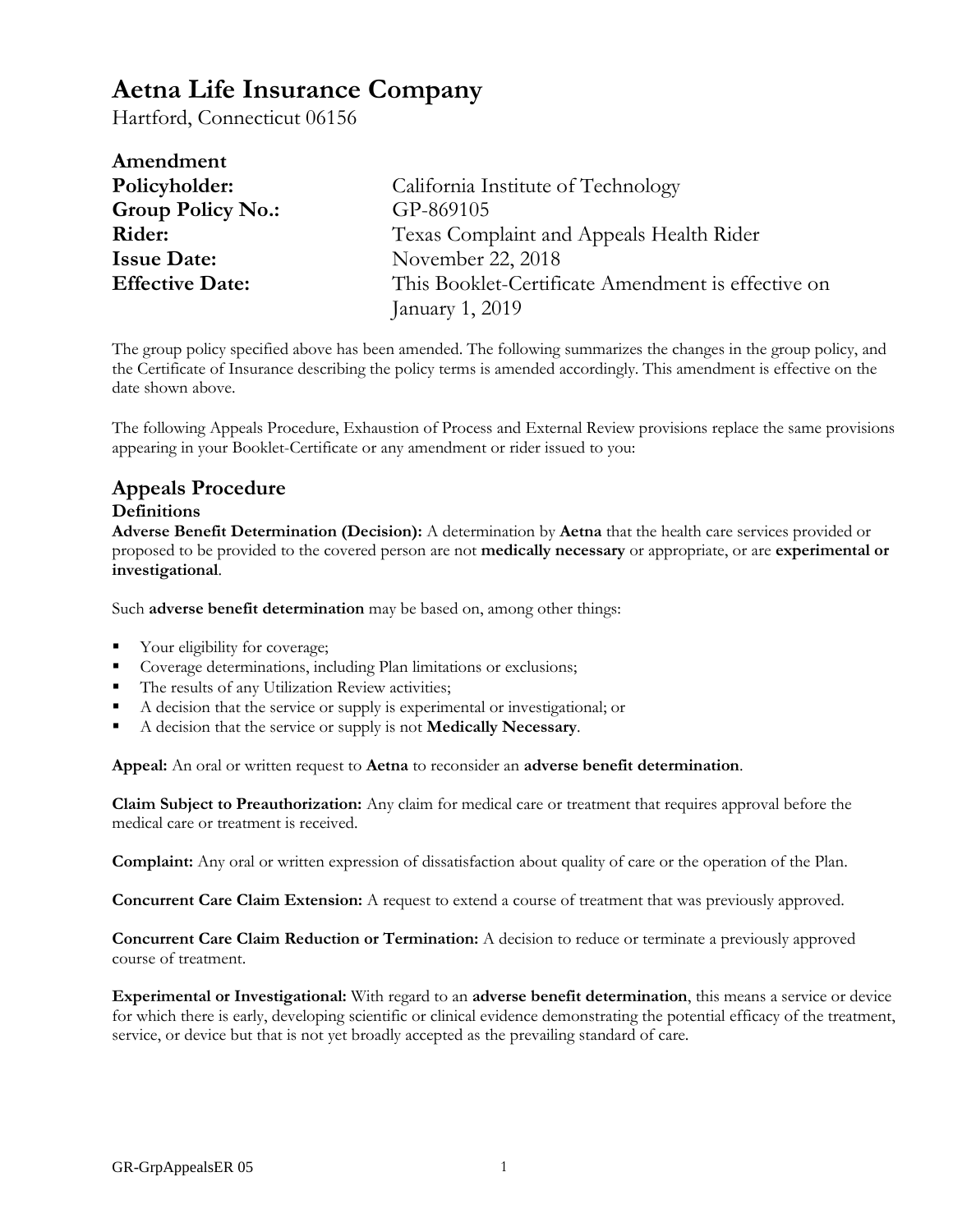**Final Adverse Benefit Determination:** An **adverse benefit determination** that has been upheld by Aetna at the exhaustion of the appeals process.

**Post-Service Claim:** Any claim that is not a "**Claim Subject to Preauthorization**."

### **Full and Fair Review of Claim Determinations and Appeals**

As to medical and **prescription drug** claims and **appeals** only, **Aetna** will provide you with any new or additional evidence considered and rationale, relied upon, or generated by us in connection with the claim at issue. This will be provided to you in advance of the date on which the notice of the **final adverse benefit determination** is required to be provided so that you may respond prior to that date.

Prior to issuing a **final adverse benefit determination** based on a new or additional rationale, you must be provided, free of charge, with the rationale; the rationale must be provided as soon as possible and sufficiently in advance of the date on which notice of **final adverse benefit determination** is required.

#### **Claim Determinations**

Notice of a claim benefit decision will be provided to you in accordance with the guidelines and timelines provided below. If **Aetna** makes an **adverse benefit determination**, written notice will be provided to you, or in the case of a concurrent care claim, to your **provider**.

### **Time Frames for Adverse Benefit Determination Notifications**

### **If the claim is being denied for post-stabilization care requested by the treating physician or other health care provider following Emergency Medical Care, (an "urgent claim"):**

**Aetna** will notify the treating **physician** or other health care provider within one hour of notification of the request.

### **If the patient is hospitalized at the time the claim is made (an "urgent claim"):**

**Aetna** will make notification by telephone or electronic transmission of a claim decision as soon as possible but not more than one working day after the claim is made. Written notification will be made within three working days.

If more information is needed to make a decision in either of these two circumstances described, above, **Aetna** will notify the claimant within 24 hours of receipt of the claim. The **claimant** has 48 hours after receiving such notice to provide Aetna with the additional information. **Aetna** will notify the **claimant** within 48 hours of the earlier of the receipt of the additional information or the end of the 48 hour period given the **physician** to provide **Aetna** with the information.

If the claimant fails to follow plan procedures for filing a claim, **Aetna** will notify the claimant within 24 hours following the failure to comply.

### **If the patient is not hospitalized at the time the claim is made:**

**Aetna** will make notification of a claim decision within three working days, in writing, to the provider of record and the patient.

#### **In all other circumstances, other than as described in the sections, above or below:**

**Aetna** will make written notification of an **adverse benefit determination** within the time appropriate to the circumstances relating to the delivery of the services and to the patient's condition.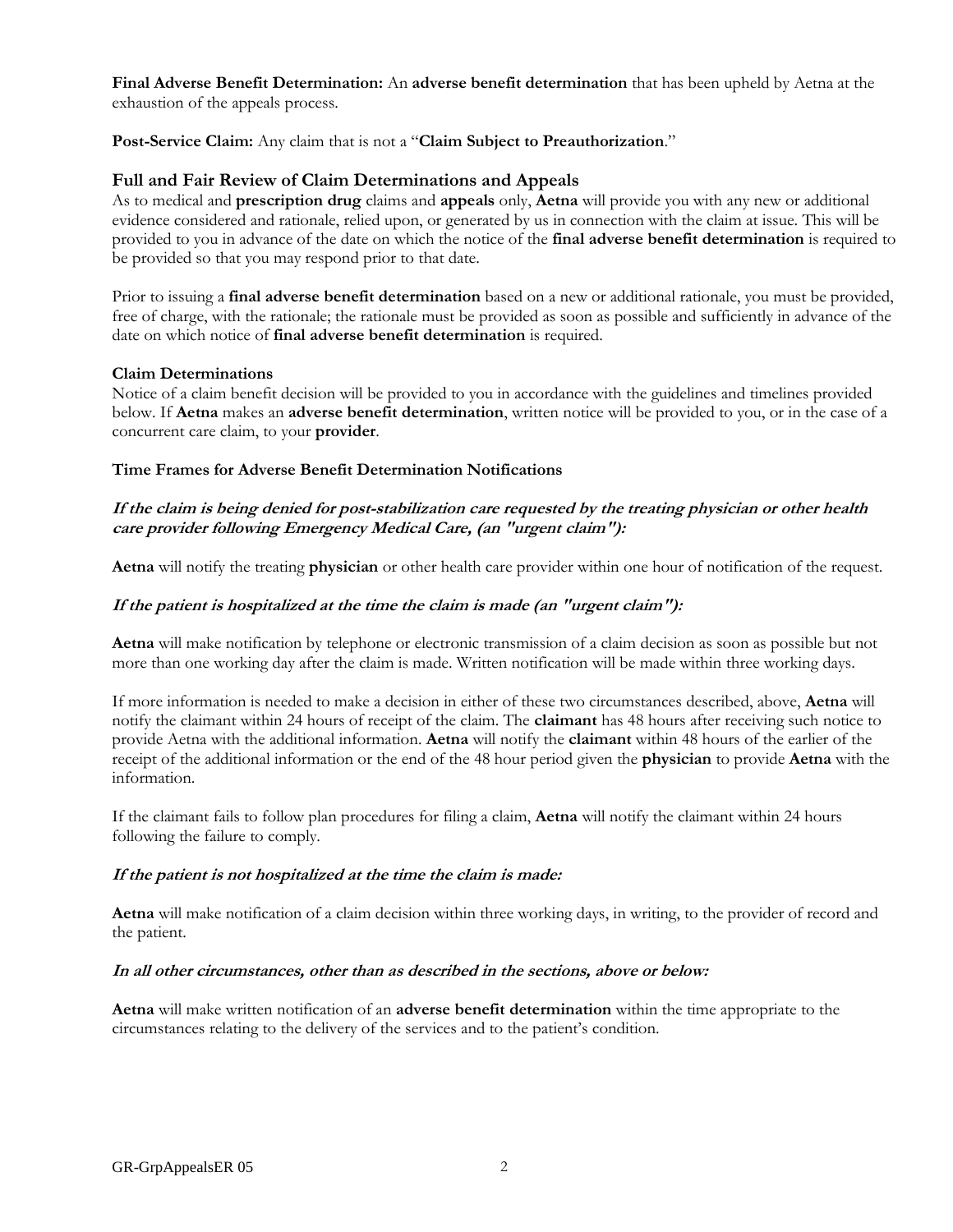#### **Contents of Notifications**

If it is an **adverse benefit determination Aetna** will send notice of that determination accompanied by the following:

- (1) the principal reasons for the **adverse benefit determination**;
- (2) the clinical basis for the **adverse benefit determination**;
- (3) a description of or the source of the criteria used as the guideline in making the **adverse benefit determination;** and
- (4) a description of the procedure for the appeal process, including notice of the covered person's right to appeal an **adverse benefit determination** to an independent External Review Organization and of the procedures to obtain that review. If the covered person has a life-threatening condition, you the covered person have the right to an immediate independent External Review. **Aetna's** appeal process in this circumstance is not required.

### **Concurrent Care Claim Extensions, Reductions or Terminations**

If a covered person is hospitalized at the time of a request for a Concurrent Care Claim Extension, **Aetna** will make notification by telephone or electronic transmission of a claim decision of regarding concurrent care claim extension as soon as possible but not more than one working day after the claim is made. Written notification will be made within two working days.

If you file an **appeal**, coverage under the plan will continue for the previously approved course of treatment until a final **appeal** decision is rendered. During this continuation period, you are responsible for any **copayments**; **coinsurance**; and **deductibles**; that apply to the services; supplies; and treatment; that are rendered in connection with the claim that is under **appeal**. If **Aetna's** initial claim decision is upheld in the final **appeal** decision, you will be responsible for all charges incurred for services; supplies; and treatment; received during this continuation period.

### **Post-service Claims**

**Aetna** will make notification of a post-service claim decision as soon as possible but not later than 30 calendar days after the post-service claim is made. **Aetna** may determine that due to matters beyond its control an extension of this 30 calendar day claim determination period is required. Such an extension, of not longer than 15 additional calendar days, will be allowed if Aetna notifies the covered person within the first 30 calendar day period. If this extension is needed because Aetna needs additional information to make a claim determination, the notice of the extension shall specifically describe the required information. The patient will have 45 calendar days, from the date of the notice, to provide Aetna with the required information.

### **Complaints**

If you are dissatisfied with the service you receive from the Plan or want to complain about a **provider** you, or the person you authorize to do so must write Aetna Customer Service. You must include a detailed description of the matter and include copies of any records or documents that you think are relevant to the matter. **Aetna** will review the information and provide you with a written response within 30 calendar days of the receipt of the complaint, unless additional information is needed and it cannot be obtained within this period. The notice of the decision will tell you what you need to do to seek an additional review.

### **Appeals of Adverse Benefit Determinations**

You may submit an **Appeal** if **Aetna** gives notice of an **adverse benefit determination**. It will also provide an option to request an external review of the **adverse benefit determination**. If you choose, another person (an authorized representative) may make the appeal on your behalf by providing written consent to **Aetna**.

Your appeal may be submitted orally or in writing and should include:

- Your name;
- Your employer's name;
- A copy of **Aetna's** notice of an **adverse benefit determination**;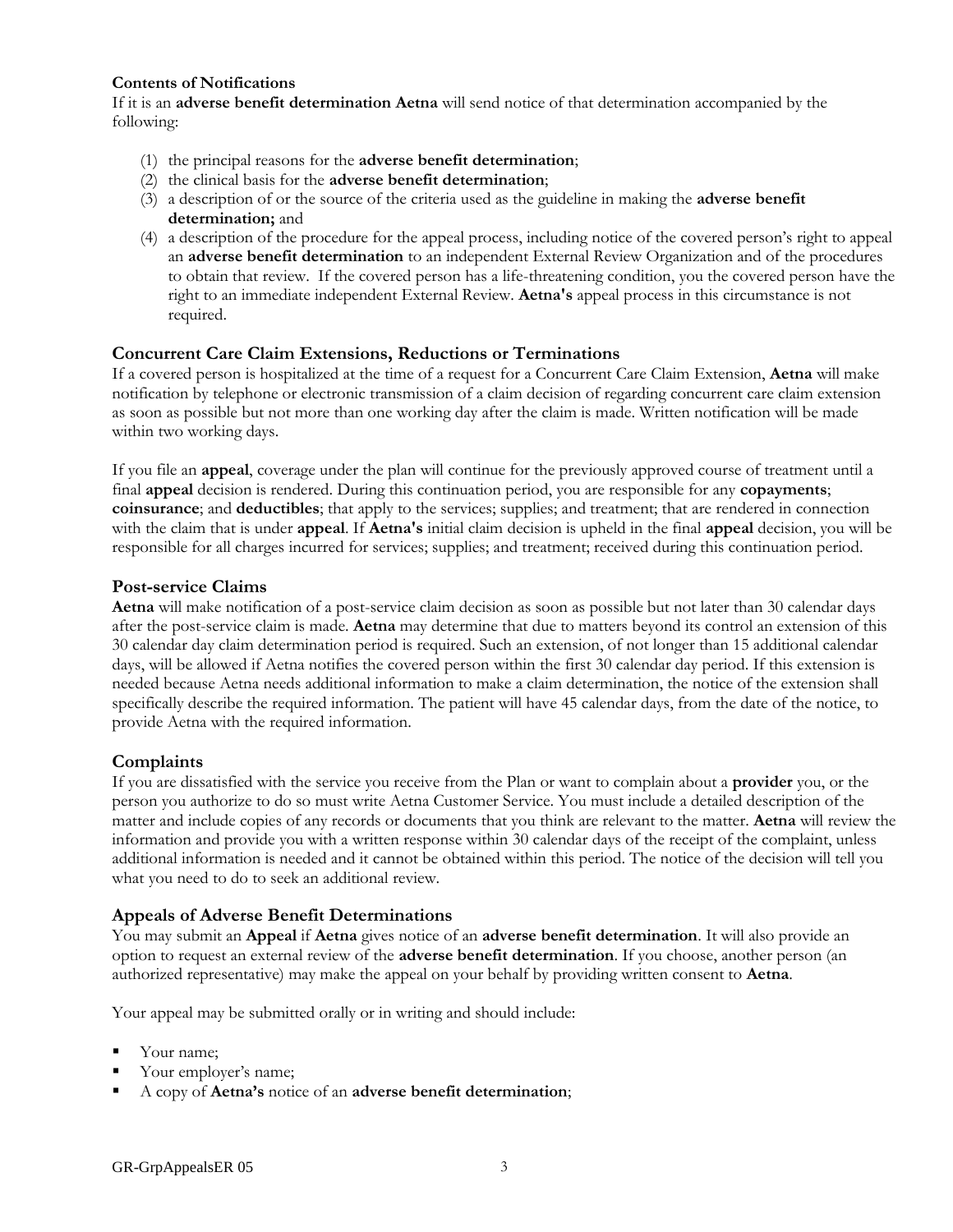- Your reasons for making the appeal; and
- Any other information you would like to have considered.

Send in your appeal to Member Services at the address shown on your ID Card, or call in your **appeal** to Member Services using the toll-free telephone number listed on such notice.

**Aetna** will acknowledge receipt, in writing, of your **appeal** within 5 working days of receiving it.

You may be allowed to provide evidence or testimony during the **appeal** process in accordance with the guidelines established by the Federal Department of Health and Human Services.

### **Group Health Claims**

The review of an appeal of an **adverse benefit determination** shall be provided by an **Aetna** physician not involved in making the **adverse benefit determination**.

#### **Non-Expedited Appeals**

**(Applies for Claims Subject to Preauthorization and Post-Service Claims)** 

#### **Claims Subject to Preauthorization (May Include Concurrent Care Claim Reduction or Termination)**

Aetna shall issue a decision within 30 calendar days of receipt of the request for an Appeal.

If an **adverse benefit determination** concerning specialty care is upheld upon appeal, the health care provider has 10 working days in which to request, in writing, a specialty review. The **adverse benefit determination** will be reviewed by a provider in the same or similar specialty as that which is the subject of the **adverse benefit determination** and the review will be complete within 15 working days of its receipt of the request.

#### **Post-Service Claims**

Aetna shall issue a decision within 30 calendar days of receipt of the request for an appeal.

### **Expedited Appeals**

### **(Applies for Claims for Post-Stabilization Care following an Emergency or for Claims When the Patient is Hospitalized -- May Include Appeals Regarding Concurrent Care Claim Reductions or Terminations of Hospital Stays)**

Aetna shall issue a decision on the appeal of an **adverse benefit determination** for an Urgent Care Claim within a timeframe consistent with the urgency of the condition, procedure or treatment, but in no event in a timeframe exceeding the earlier of 1 working day from the date all information necessary to complete the Appeal has been received by **Aetna**. If **Aetna** has provided notice of the decision orally, written notice of the decision will be provided within three calendar days of the oral notification.

If yours is an urgent claim, you may immediately appeal **Aetna's adverse benefit determination** to an independent External Review Organization. You are not required to first comply with **Aetna's appeals** process. Please see the section entitled "External Independent Review", below.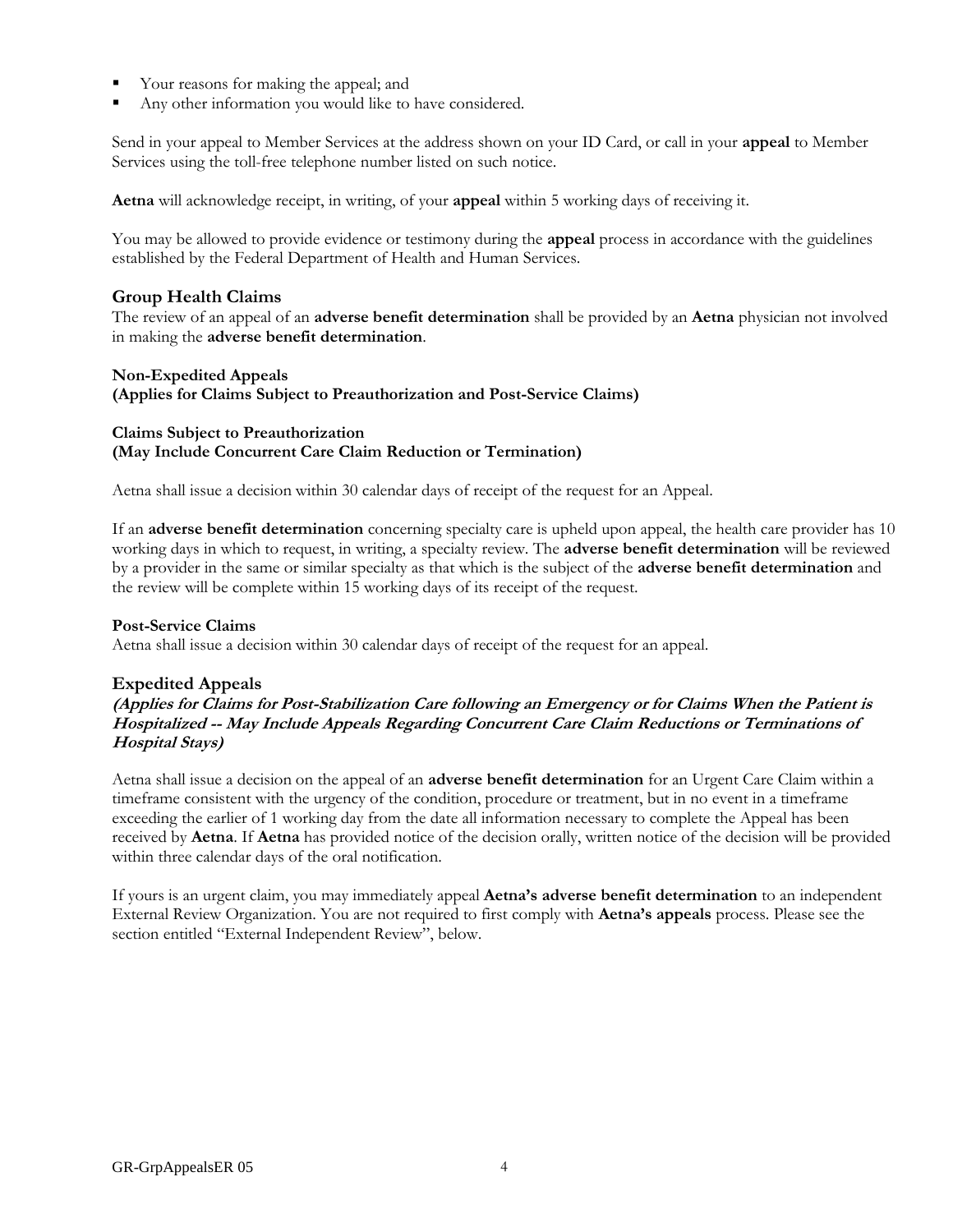### **External Independent Review**

If Aetna has denied a claim for benefits, you may request an external review of your claim if you or your provider disagrees with Aetna's decision. An external review is a review by an independent **physician,** selected by an independent External Review Organization, who has expertise in the problem or question involved.

You may request a review by an independent External Review Organization assigned to the appeal by the Texas Department of Insurance for any appeal related to an **adverse benefit determination** concerning a claim subject to preauthorization involving a decision that the service, supply, or non-formulary drug is **experimental** or **investigational** and/or is not **medically necessary**.

If your **adverse benefit determination** is for a life-threatening condition, you have the right to have your claim immediately reviewed by an independent External Review Organization. You are not required to exhaust **Aetna's**  internal appeals processes.

The claim denial letter you receive from **Aetna** will describe the process to follow if you wish to pursue an external review, including a copy of the Request for External Review Form.

Aetna will contact the External Review Organization that will conduct the review of your claim. The External Review Organization will select an independent **physician** with appropriate expertise to perform the review. In making a decision, the external reviewer may consider any appropriate credible information that you send along with the Request for External Review Form, and will follow Aetna's contractual documents and plan criteria governing the benefits.

### **Expedited Reviews**

An expedited review is possible if either (a) or (b), below applies:

- (a) You have an urgent claim, as described above. The External Review Organization will inform both you and **Aetna** of the decision within four business days or fewer, (depending on the urgency of the medical specifics of the case), from the date of receipt of the request for the expedited External Review of the urgent claim. If the External Review Organization provides an oral notification, it must follow that oral communication with a written notice of the decision within 48 hours of the oral notification.
- (b) Your **physician** certifies (by telephone or on a separate Request for External Review Form) that a delay in receiving the service would endanger your health. Such expedited reviews are decided within 3 to 5 calendar days after **Aetna** receives the request.

**Aetna** will abide by the decision of the External Review Organization.

**Aetna** is responsible for the cost of the external review. For more information about the External Review process, call the toll-free Member Services telephone number shown on your ID card.

#### **Important Note:**

If **Aetna** does not meet all of the **appeal** timeline requirements outlined above, you are considered to have exhausted the **appeal** requirements and may proceed with an **External Review.**

### **Exhaustion of Process**

Unless otherwise noted above, you must exhaust the applicable processes of the Appeal Procedure before taking further action.